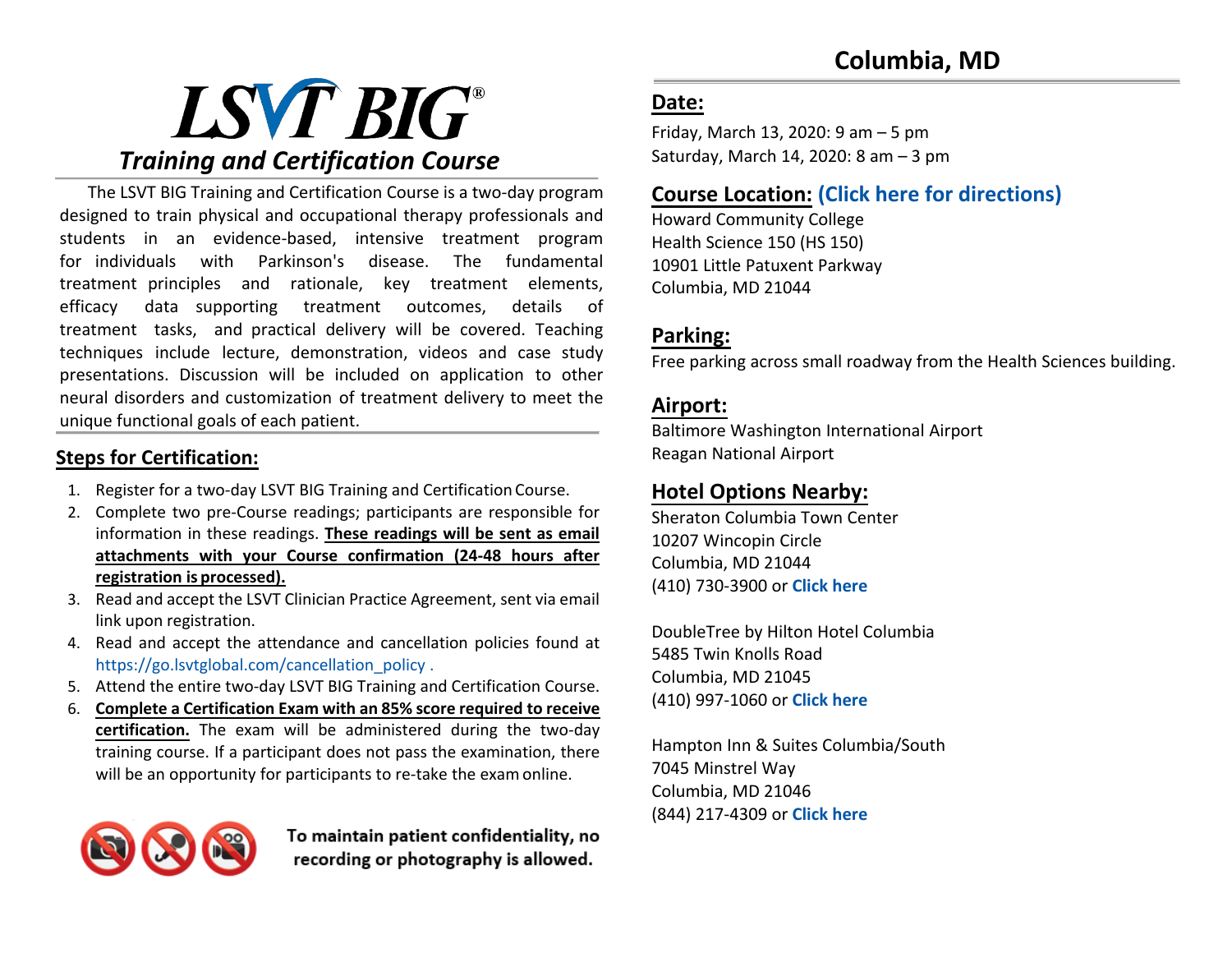### **Learning Outcomes:**

Upon conclusion of this course, participants (Physical and Occupational Therapy Professionals and Students) will be able to:

- Describe three paradigm shifts unique to LSVT BIG treatment.
- Provide rationale for using a single target of amplitude when working with patients with Parkinson's disease.
- Correctly identify at least three key principles used in LSVT BIG that drive activity dependent neuroplasticity.
- Discuss efficacy findings that support use of LSVT BIG for persons with Parkinson's disease.
- Provide the rationale for each of the Maximal Daily Exercises.
- Describe the correct performance techniques of the LSVT Maximal Daily Exercises.
- Given patient scenarios of patients with Parkinson's disease with various levels of function, describe how to adapt or progress LSVT BIG treatment.
- Correctly list 5/5 teaching techniques unique to LSVT protocols.
- Differentiate between Functional Component Tasks, Hierarchy Tasks, and Carryover tasks.
- Identify the purposes of Functional Component Tasks, Hierarchy Tasks, and Carryover Tasks.
- Provide an example of calibration in LSVT BIG.
- Synthesize data from patient interview, examination, stimulability tests and results of standardized tests to determine if the patient will benefit from LSVT BIG treatment.

### **LSVT BIG Certification Renewal:**

LSVT BIG Certification requires renewal once every two years. The process of LSVT BIG Certification renewal will involve the following:

- Complete the LSVT BIG Certification Renewal course (90 minutes, provided via web-based learning system).
- Provide updated contact information for patientreferrals
- Pay renewal fee.
- LSVT BIG Certified Clinicians will be contacted by LSVT Global when it is time for their certification renewal.

### **LSVT BIG Training and Certification Provides:**

- Two-day Live LSVT BIG Training and Certification Course with printed materials.
- 90-day FREE access to the Online LSVT BIG Training and Certification Course to review content after the live course.
- LSVT BIG Certification upon completion of course and passingexam.
- LSVT BIG Homework Helper DVD.
- LSVT BIG Resources Link (downloadable treatment forms, lectures, videos).
- Listing on the LSVT Global Certified Clinician Database.
- Access to LSVT BIG discussion forum.
- Online support from LSVT BIG experts for clinical questions.
- Access to FREE monthly webinars for LSVT BIG Certified Clinicians on advanced LSVT BIG topics. Webinars are offered Live and On-Demand, and CEUs are offered. Example topicsinclude:
	- o LSVT BIG Open Forum: Insurance Straight Talk
	- o Using LSVT BIG to Improve ADLs and Fine Motor Function
	- o LSVT BIG and Freezing of Gait and Movement

### **LSVT Certification:**

The LSVT® trademark and other logos appearing within LSVT's website and on LSVT's literature are registered and unregistered trademarks of LSVT Global, Inc.

Only individuals directly certified by LSVT Global, Inc. and who have attended an LSVT BIG Training and Certification Course with specific training in the LSVT BIG modalities of treatment for individuals with movement disorders related to Parkinson's disease and other neurological disorders or conditions are entitled to use the LSVT trademarks. An individual who has attended a course and received a certificate of LSVT BIG training will be able to use the LSVT trademark to refer to themselves as an "LSVT BIG trained clinician."

Any non-sanctioned use is strictly prohibited.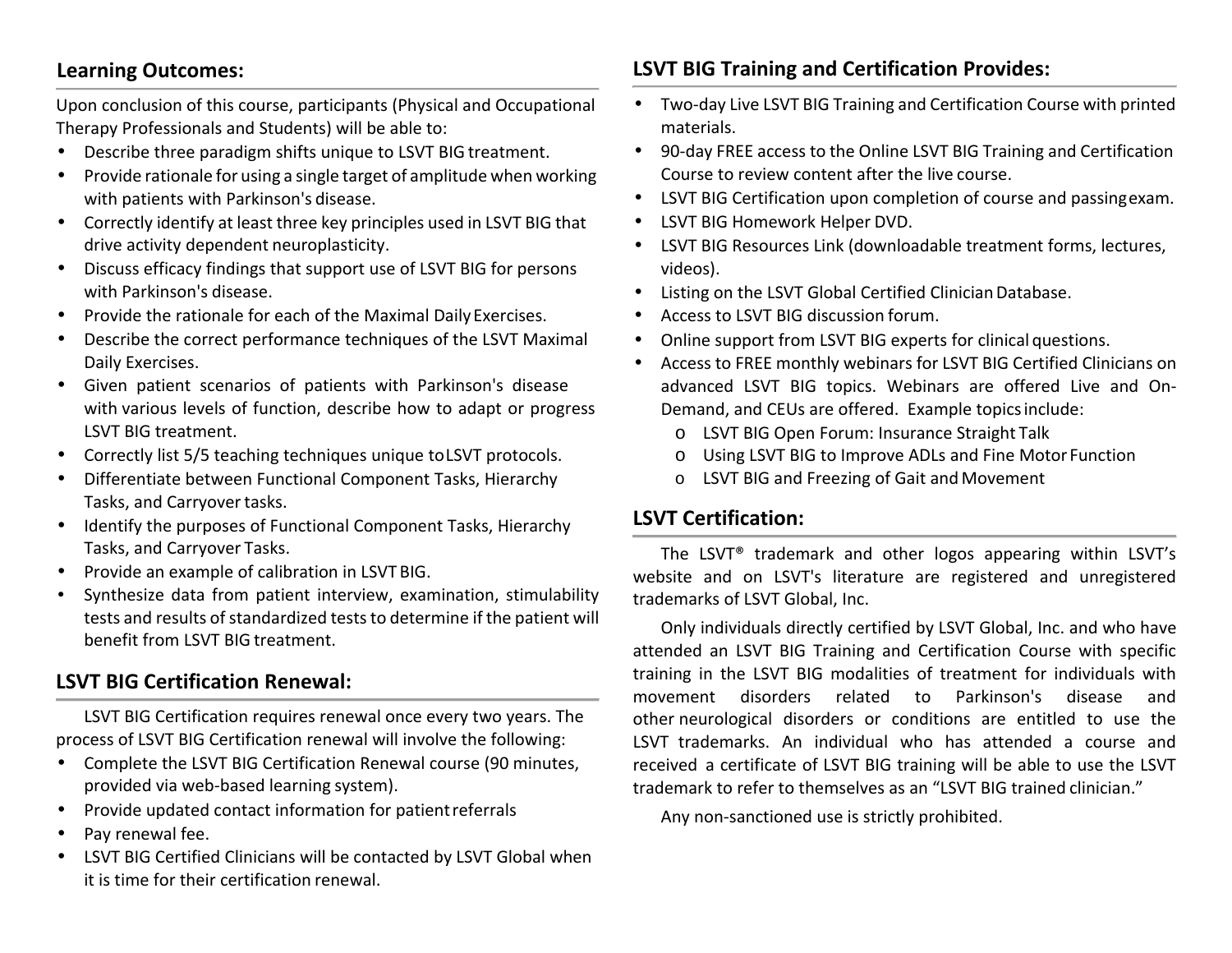### **COURSE SCHEDULE**

*Participation at the entire course is MANDATORY. Participants who arrive late or miss any portion of the course will NOT be eligible for certification or a refund of any costs incurred. Plan your travel arrangements accordingly.*

#### **DAY 1**

- **8:15 am 9:00 am**
	- **REGISTRATION**.
	- **Pre-Course EXAM:** The purpose of the pre-course exam is to prime participants for information that is important during the 2-day course presentation. Participants are not expected to know the answers to the questions on the preexam. The post-exam is the one that will count for certification. All participants are required to take and complete the pre- course exam.

#### **9:00 am – 10:45 am**

- **Introduction to LSVT BIG Paradigm Shifts:** Target (amplitude), Mode (Intensive and High effort), and Calibration (addressing barriers to generalization).
- **Overview of Parkinson's disease.**

#### **10:45 am – 11:00 am**

**BREAK.** 

#### **11:00 am – 12:30 pm**

- **LIVE Patient DEMO.**
- **Fundamentals Neuroplasticity-based rationale.**
- **Review of efficacy data for LSVT LOUD and LSVT BIG.**

#### **12:30 pm – 1:30 pm**

**LUNCH** (on your own).

#### **1:30 pm – 3:15 pm**

- **LSVT BIG METHODS:**
	- o Daily Exercises– a detailed description.
	- o Role Play of LSVT BIG Daily Exercises.

#### **3:15 pm – 3:30 pm**

**BREAK.**

#### **3:30 pm – 5:00 pm**

- **LSVT BIG METHODS:**
	- o Functional Component Tasks a detailed description.
	- o Walking BIG.
	- o Hierarchy Tasks a detailed description.
	- o Role Play of LSVT BIG Functional Component Movements, Walking BIG, and Hierarchy Tasks.

#### **DAY 2**

#### **8:00 am – 9:45 am**

- **Review of Daily Exercises, Functional Component Movements and Hierarchy Tasks.**
- **Freezing of gait.**
- **LSVT BIG METHODS Calibration:** Role Play of LSVT BIG Daily Exercises WITH Calibration techniques.

#### **9:45 am – 10:00 am**

**BREAK.**

#### **10:00 am – 11:30 am**

- **Follow-up Recommendations.**
- **LSVT BIG Quantification and Reimbursement.**
- **Interdisciplinary Care in Parkinson's disease (PD).**

#### **11: 30 am – 12:00 pm**

**EXAM** – 85% pass required for certification.

#### **12:00 pm – 12:45 pm**

- **LUNCH** (on your own).
- **12:45 pm 1:00 pm**
	- **Prepare for Exercise Interaction.**

#### **1:00 pm – 2:15 pm**

 **"Hands - on" Practice with Individuals with Parkinson's Disease:** This section allows each clinician to practice the LSVT BIG techniques with an individual with Parkinson's disease under the supervision of the course faculty.

#### **2:15 pm – 3:00 pm**

- **Review of LSVT BIG Paradigm Shifts.**
- **LSVT BIG Marketing.**
- **LSVT BIG Future Research & Technology.**
- **LSVT BIG Course Conclusions.**

Participants should wear loose fitting clothing and comfortable shoes that allow freedom of movement for participation in hands-on practice and interactive sessions.

*"It was a fantastic training. I have learned a lot of things on how to treat PD that I had never learned before. Very effective…Two thumbs up."*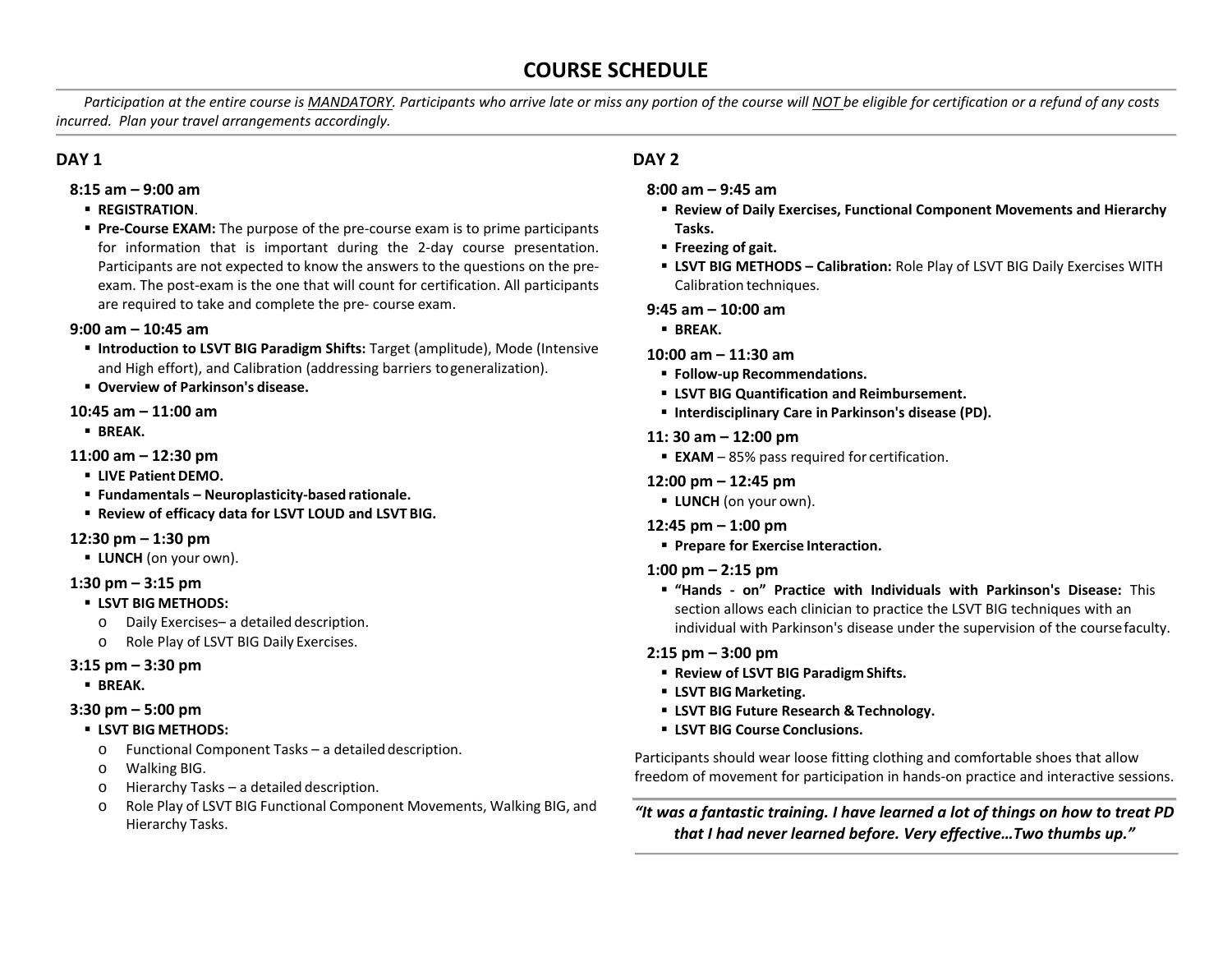#### *A team of two to three faculty will present at each course.*

The LSVT BIG faculty collectively have over 200 years of experience as physical or occupational therapists, personally treated over 2,000 people with PD *or other neural disorders using LSVT BIG, and trained over 10,000 physical and occupational therapists in 38countries!*

#### **Patricia S. Brown, PT, DPT, NCS**

Dr. Brown received her Bachelor of Science in Physical Therapy from California State University Long Beach and her Doctor of Physical Therapy from Western University in Pomona. She is certified by the American Board of Physical Therapy Clinical Specialists in Neurology since 1999. She has been certified in LSVT BIG since 2009 and is a graduate of the National Parkinson's Foundation's (NPF) Allied Team Training (ATTP) for PD. She has worked many years clinically as a neurologic clinical specialist. Currently, she is a Clinical Assistant Professor in the PT Program at Chapman University in California and an instructor and steering committee member at a local non-profit gym for persons with PD.

#### **Heather J. Cianci, PT, MS, GCS**

Ms. Cianci is the Geriatric Team Leader and founding therapist of the Dan Aaron Parkinson's Rehab Center at Pennsylvania Hospital in Philadelphia, PA. She received her Bachelor of Science in PT from the University of Scranton, and her MS in gerontology from Saint Joseph's University, both in PA. Heather received her Geriatric Clinical Specialist certification in 1999 and was certified in LSVT BIG in 2007. She is a 2004 graduate of the Parkinson's Foundation's (formerly the NPF and PDF) Allied Team Training for PD, and became a faculty member for the program in 2017. Heather has written and lectured for several national PD organizations, on-line CEU providers, and PT programs at Philadelphia area universities. Her research is on falls and bed mobility in PD, and she is also a former board member for CurePSP.

#### **Cynthia Fox, Ph.D., CCC-SLP**

Cynthia Fox, Ph.D., CCC-SLP received her doctorate degree in Speech and Hearing comprehensive physical therapy, occupational therapy, speech language therapy Sciences from the University of Arizona, Tucson. She is an expert on rehabilitation and neuroplasticity and the role of exercise in the improvement of function consequent to neural injury and disease. Dr. Fox is a leader in administration of LSVT LOUD speech treatment for people with Parkinson disease (PD). She was the first to apply this ernadette Kosir OTR/L, CAPS treatment to other disorders, such as multiple sclerosis and pioneered the application to pediatric populations. Dr. Fox has worked closely on the development of a physical therapy program - LSVT BIG - that was modeled after LSVT LOUD. Dr. Fox is a research associate at the National Center for Voice and Speech and Co-founder and Chief Clinical Officer of LSVT Global, Inc.

#### **Thomas J. Gangemi, PT, DPT, MBA**

Dr. Gangemi received his Bachelor of Science in Physical Therapy from Ithaca College, his Doctor of Physical Therapy from the University of Montana, and his MBA in Health Care from the University of Hartford. As a physical therapist, he has practiced in a

variety of settings, including an outpatient clinic he co-founded focused on movement disorders and balance, particularly people with PD. He became LSVT BIG certified in 2009. Dr. Gangemi speaks locally on the benefits of exercise for people with Parkinson's disease, and he serves as a consultant to provider groups in areas of rehabilitation clinical program development. Dr. Gangemi is the founder and president of First State Rehab At Home, a multidiscipline house calls group practice in Delaware and Pennsylvania.

#### **Laura Gusé, MPT, MSCS**

Ms. Guse´ received her Master's Degree in Physical Therapy from the University of North Dakota. Ms. Guse´ has worked extensively in the area of neurogenic disorders since then, both in outpatient and inpatient settings. She has specialized in treatment of Parkinson's disease and Multiple Sclerosis. She was certified in LSVT BIG in 2009, and is a Multiple Sclerosis Certified Specialist. She now serves as the Chief Clinical Officer of LSVT BIG for LSVT Global and has helped to develop many of the current LSVT BIG treatment tools, webinars and curriculum related to LSVT BIG and BIG for LIFE.

#### **Tamara Hefferon, PT, DPT**

Dr. Hefferon received her Doctorate in Physical Therapy from A.T. Still University in Mesa, AZ. Dr. Hefferon has worked with a varied and dynamic patient population with a focus in the last several years on the treatment of Parkinson's disease. She is currently the Senior Clinical Manager of Outpatient Rehabilitation Services at Banner Thunderbird Medical Center in which she oversees a and pain program, consisting of six LSVT BIG certified clinicians and three certified LOUD clinicians. She also serves as adjunct faculty at Midwestern University in Glendale, AZ.

Ms. Kosir is a graduate of University of Michigan in Ann Arbor and Wayne State University in Detroit, and has been a practicing Occupational Therapist for 30 years. She joined Residential Home Health in 2001, and is currently Director of Therapy Services for the Michigan and Illinois multidisciplinary team, directing over 250 field clinicians, providing clinical program development and management, and participating as a corporate leader in marketing and community outreach efforts. She is a certified trainer in Integrated Care Management for coordinated care of patients with chronic diseases including Parkinson's disease, and is an NAHB Certified Aging in Place Specialist. She remains active in corporate and community grass roots efforts for addressing continuum of care needs for persons with Parkinson's disease, and is an Ad Hoc member of the Professional Advisory Board for the Michigan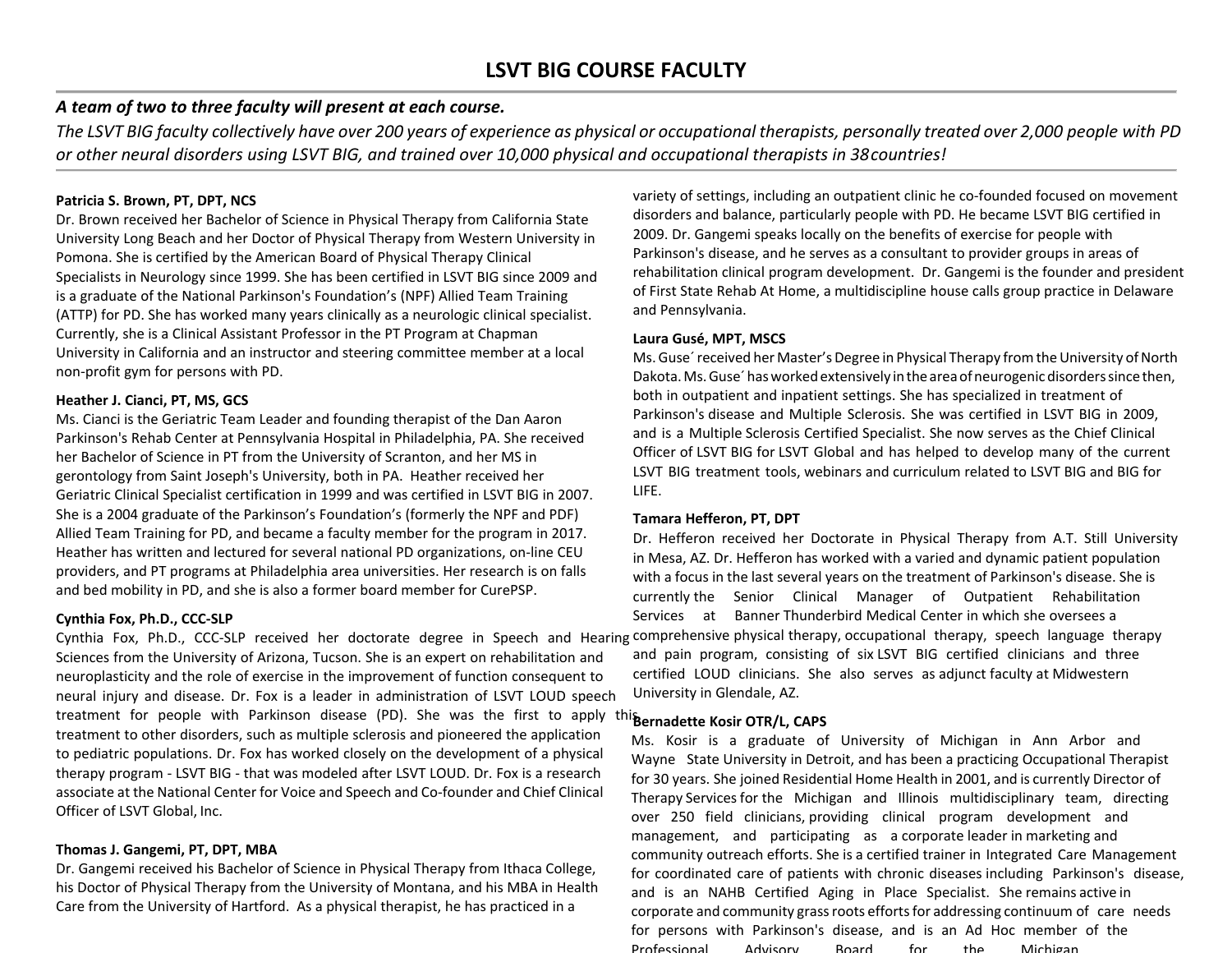#### **Beth Marcoux, DPT, PhD**

Dr. Marcoux holds a Bachelor of Science in Physical Therapy from Russell Sage College, an advanced Master's degree in Physical Therapy Education from the University of Alabama, Birmingham, a Ph.D. in Public Health (Health Behavior and Health Education) from the University of Michigan and a Doctor of Physical Therapy from the Massachusetts General Hospital Institute for Health Professions. She has served on PT faculties at the University of Vermont, the University of Michigan, and University of Michigan-Flint, Henry Ford Community, Oakland University and the University of Rhode Island where she was Professor and Chair of PT for nine years. She was certified in LSVT BIG in 2008, and for the past several years her clinical practice has focused on the treatment of patients with PD.

#### **Kathleen Salik., PT, CCCE**

Ms. Salik received her Bachelor's degree in Physical Therapy from Ithaca College in New York in 1985 and her Doctorate in Physical Therapy from the University of Montana. Ms. Salik is the Clinical Coordinator for Education for Banner Thunderbird Rehabilitation Services in the outpatient department at Banner Thunderbird Medical Center in Glendale, AZ. Ms. Salik has advanced training in Vestibular Rehabilitation and has been LSVT BIG certified since 2010. She has recently established exercise classes for patients with PD using large amplitude and intensive neuroplasticity principles. She presents on LSVT BIG and PD to staff, community groups and PT Doctoral programs in the Phoenix area.

#### **Jenny Tuccitto, MPT, GCS**

Ms. Tuccitto received her Master's degree in Physical Therapy from the College of St Catherine in Minnesota. As a PT, she treats a wide variety of clients with neurological diagnoses at Courage Kenny Rehabilitation Institute, part of Allina health in Minnesota. Ms. Tuccitto serves as the LSVT BIG Clinical Expert and has assisted with the development of many LSVT BIG treatment tools including the LSVT BIG Homework Helper DVDs, BIG for LIFE training and many webinars. She has presented for the National Parkinson's Foundation, the Minnesota Physical Therapy Association and at the American Speech and Hearing Association on LSVT BIG as well as being actively involved with local Parkinson's support groups.

#### **Erica Vitek, MOT, OTR, BCB-PMD, PRPC**

Ms. Vitek received her Master's in Occupational Therapy from Concordia University Wisconsin in 2002. She is employed by Aurora Sinai Medical Center in Milwaukee, WI, practicing occupational therapy in an outpatient setting. Ms. Vitek is a graduate of the NPF's Allied Team Training for PD and has been certified in LSVT BIG since 2009. In Milwaukee, she is the LSVT program lead and runs LSVT BIG and LSVT LOUD skills classes for LSVT graduates. Ms. Vitek is Board Certified in Biofeedback for Pelvic Muscle Dysfunction and a Certified Pelvic Rehabilitation Practitioner allowing her to address bladder, bowel and sexual dysfunction in her patients with PD. She regularly presents and authors articles for the Wisconsin Parkinson's Association.

### **Continuing Education:**

This program qualifies for a minimum of 12 continuing education hours. Save your course outline and certificate of completion, and contact your own board or organization well in advance for specific filing requirements. This course has been submitted to multiple state Physical Therapy Associations for approval. Contact [info@lsvtglobal.com](mailto:info@lsvtglobal.com) for information specific to your state(s).



**APPROVED PROVIDER of CONTINUING EDUCATION** by The American Occupational **Therapy Association, Inc.** 

*This course is offered for 1.2 CEUs (Intermediate level; Domain of OT).*

LSVT Global, Inc. is an AOTA Approved Provider of continuing education. 1.2AOTACEU's has beenawardedforthis course. The assignment of AOTA CEUs does not imply endorsement of specific course content, products, or clinical procedures by AOTA.

*"This is the best continuing education course I have ever attended. I absolutely cannot wait to go back to work and use it!"*

*"Ground-breaking, mind-bending ideas & treatment techniques. LOVE IT!!!"*

### **For more information, contact LSVT Global**

**4720 N. Oracle Rd, Suite 100, Tucson, AZ 85705 USA**

**Toll Free:** 1-888-438-5788 (in the USA) **Phone:** 1-520-867-8838 **Email:** [info@LSVTGlobal.com](mailto:info@lsvtglobal.com) **Website:** [www.LSVTGlobal.com](http://www.lsvtglobal.com/) **Fax:** 520-867-8839

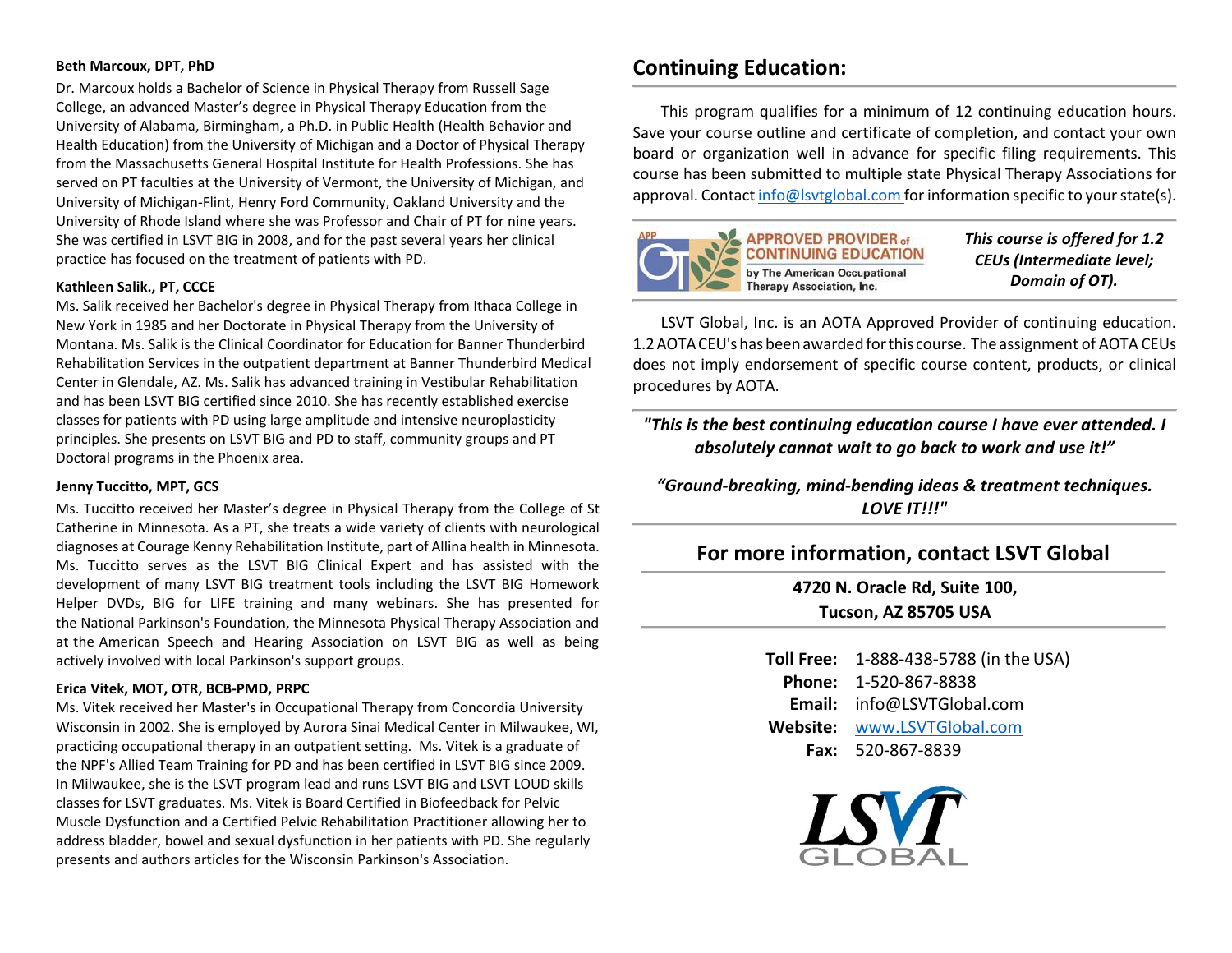| <b>LSVT BIG<sup>®</sup> Registration Form</b>                                                                                                                                                                                                                                                                                                                                                                                              |
|--------------------------------------------------------------------------------------------------------------------------------------------------------------------------------------------------------------------------------------------------------------------------------------------------------------------------------------------------------------------------------------------------------------------------------------------|
| <b>Columbia, MD</b>                                                                                                                                                                                                                                                                                                                                                                                                                        |
| Friday, March 13, 2020 - Saturday, March 14, 2020                                                                                                                                                                                                                                                                                                                                                                                          |
| <b>REGISTRATION FEE</b>                                                                                                                                                                                                                                                                                                                                                                                                                    |
| \$580 Professional LSVT BIG Training and Certification Course. Includes course, materials, and<br>certification exam. This is for PT, OT and PTA, COTA participants.                                                                                                                                                                                                                                                                       |
| NOTE: LSVT BIG provided by LSVT BIG Certified PTAs or COTAs must be delivered under the direction of<br>LSVT BIG Certified PTs or OTs, respectively.                                                                                                                                                                                                                                                                                       |
| \$300 Student LSVT BIG Training and Certification Course (to be activated upon evidence of<br>graduation). Includes course, materials, and certification exam. This is for students actively enrolled in a<br>professional PT, PTA, OT or OTA degree program. Students will need to contact LSVT Global to be upgraded<br>as an LSVT Certified Professional to provide treatment upon graduation. Student registrations may be<br>limited. |
| \$200 Previously Certified LSVT BIG Training and Certification Course. Includes<br>course, materials, and counts toward Certification Renewal. Renewal registrations may belimited.                                                                                                                                                                                                                                                        |
| Group Discounts: \$50/Professional Course registration or \$25/Graduate Student registration will be<br>discounted when 5 or more registration brochures are submitted together.                                                                                                                                                                                                                                                           |
|                                                                                                                                                                                                                                                                                                                                                                                                                                            |
|                                                                                                                                                                                                                                                                                                                                                                                                                                            |
|                                                                                                                                                                                                                                                                                                                                                                                                                                            |
| <b>METHOD OF PAYMENT</b>                                                                                                                                                                                                                                                                                                                                                                                                                   |
| Choose a payment option:                                                                                                                                                                                                                                                                                                                                                                                                                   |
| Check $\Box$ VISA<br>AMEX<br>Master Card<br>Discover<br>$\Box$                                                                                                                                                                                                                                                                                                                                                                             |
| Card #:<br>Expiration Date: 2008                                                                                                                                                                                                                                                                                                                                                                                                           |
| Security Code: __________                                                                                                                                                                                                                                                                                                                                                                                                                  |

### **BILLING INFORMATION(required)**

*If paying by credit card, please use the billing address associated with the card.*

|                                                                                                                                                                                                                                |        | Middle Initial:           |
|--------------------------------------------------------------------------------------------------------------------------------------------------------------------------------------------------------------------------------|--------|---------------------------|
|                                                                                                                                                                                                                                |        |                           |
|                                                                                                                                                                                                                                |        |                           |
|                                                                                                                                                                                                                                |        |                           |
| Apt/Suite/Other:________________                                                                                                                                                                                               |        |                           |
|                                                                                                                                                                                                                                |        | Zip Code:___________      |
|                                                                                                                                                                                                                                |        | <b>Country Mail Code:</b> |
| Phone #: The contract of the contract of the contract of the contract of the contract of the contract of the contract of the contract of the contract of the contract of the contract of the contract of the contract of the c | Email: |                           |